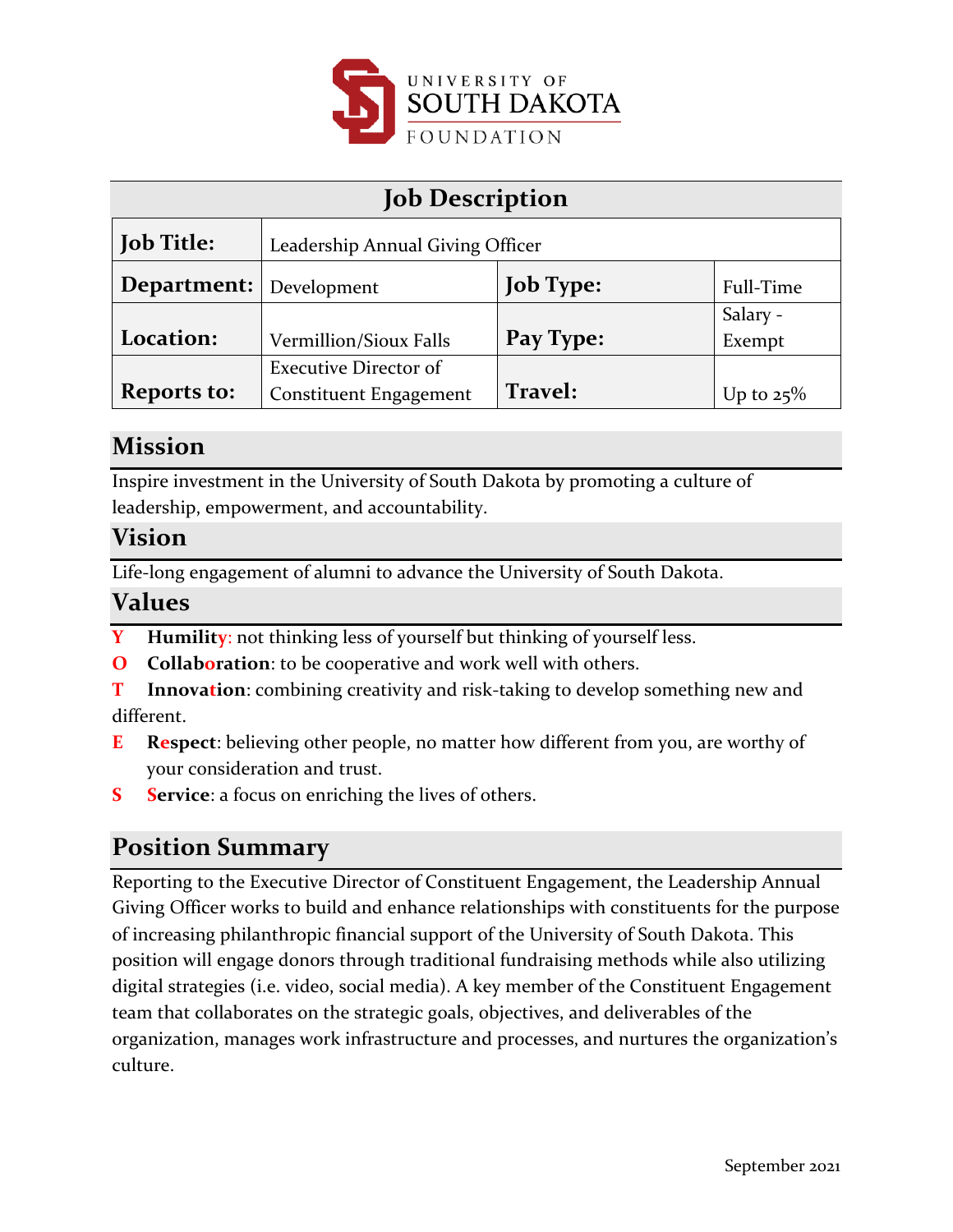## **Essential Duties and Responsibilities**

- Partner with members of the USDF team to determine strategies and action steps needed to identify and develop leadership annual giving donors.
- Manage a personal portfolio of constituents, ensuring that timely steps are taken toward cultivation, solicitation and closure.
- Develop and implement prospect-specific strategies (inclusive of traditional and digital tactics) for cultivating and soliciting leadership annual giving prospects for core support, along with other programs and projects.
- Works closely with USDF partners to strategize, develop and implement a comprehensive multi-year, annual giving fundraising plan.
- Partner in overall engagement strategy execution through the integration of annual giving, marketing and stewardship.
- Develop and implement digital strategies for attracting new prospects, cultivating donors, and delivering the story around the impact of giving to USD; use digital tools (email, social media, text message, and other web-based applications) to identify, cultivate, solicit and steward donors and prospects.
- Serve as a point of contact for advancing relationships between USDF and leadership annual giving donors.
- Collaborate with development directors to identify and elevate donors ready for a major gift.
- Other duties as assigned.

# **Required Skills and Abilities**

- Excellent written, verbal communication skills, and active listening skills with strong attention to detail.
- Excellent organizational and interpersonal skills, including the ability to manage multiple projects, meet deadlines and work in a fast-paced environment.
- Strong strategic thinking with the ability to plan, execute, and follow-through.
- Proficient in Microsoft Office Suite or similar software.
- Proficiency using multiple social media networks including Facebook, LinkedIn, Instagram, and Twitter.
- Skills associated with basic video creation and editing.

## **Minimum Qualifications**

• Bachelor's degree in Communications, Marketing, Business Administration, or another related field required.